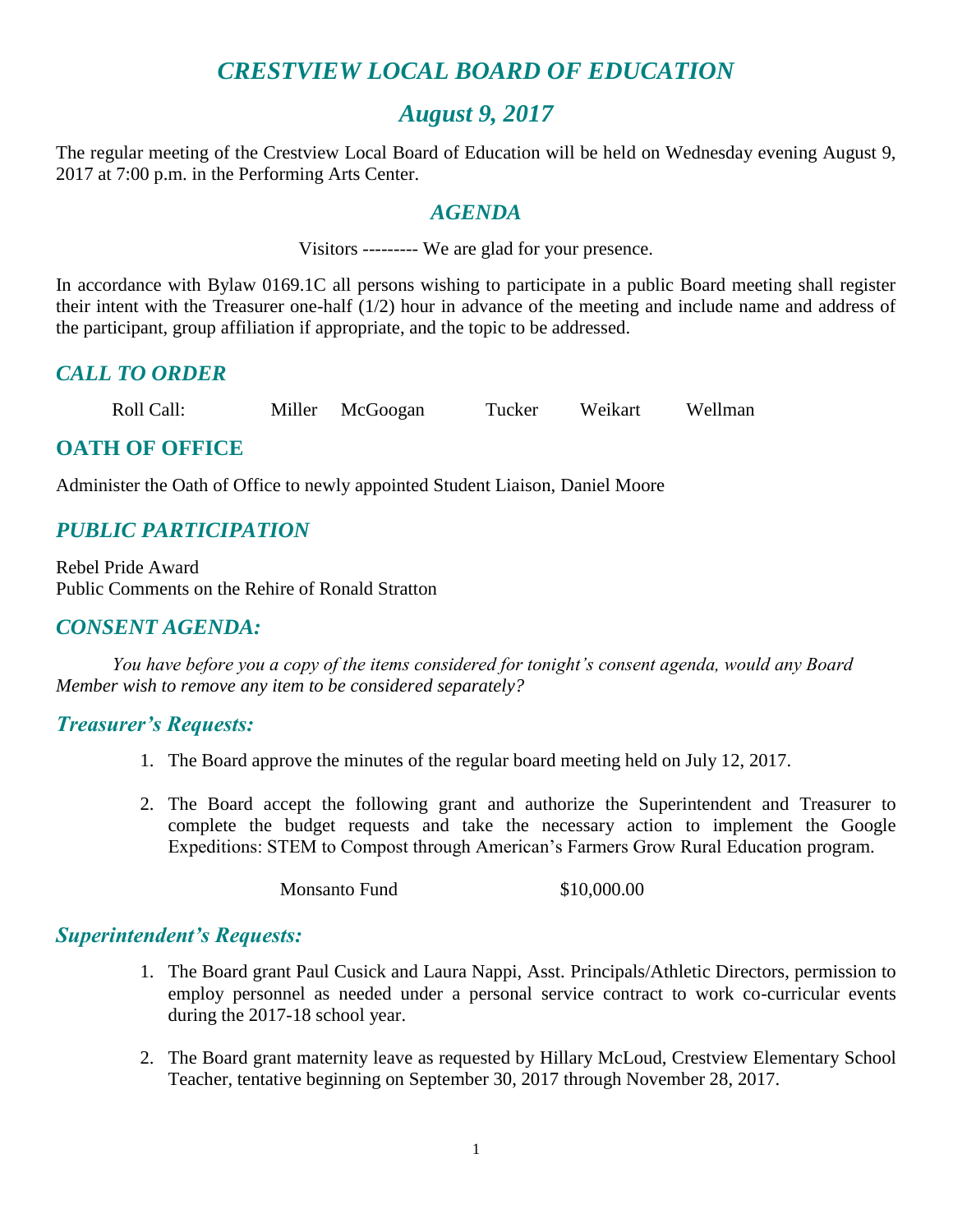- 3. The Board accept the resignation of Julie Geiss as Instructional Tutor for the 2017-18 school year effective immediately.
- 4. The Board accept the resignation of Jamiel Radman, CHS Varsity Assistant Girls Soccer Coach for the 2017-18 school year effective immediately.
- 5. The Board approve the stipend payment to the following certificated personnel for the 2017-18 school year as per salary schedule for the assignments designated; all required reports are on file:

Eric Bable – Cooperating Teacher Supervision of student teacher

6. The Board approve the following nonteaching personnel to be granted a one (1) year limited contract basis for the 2017-18 school year according to the salary schedule as recommended by Matthew T. Manley, Superintendent; all required reports are on file:

> Ronald Stratton – Custodian (effective 9-1-2017) Melissa Fieldhouse – Three (3) hour Bus Driver-Office Route

7. The Board grant supplemental contracts to the following licensed personnel for the 2017-2018 as per salary schedule for the assignment designated pursuant to O.R.C. 3313.53; all required reports are on file:

Benjamin Corll – Community Engagement Coordinator

8. The Board grant pupil activity contracts to the following nonteaching personnel for the 2017-18 school year as per salary schedule for the assignment designated pursuant to O.R.C. 3313.53; all required reports are on file:

> McKenzie Cross – CHS Junior Varsity Volleyball Coach Melissa Gentry – CHS Junior Class Advisor Anita Snyder – CHS Woodwind Instructor

9. The Board approve the following personnel for Athletic Department event positions for 2017-18 school year:

> *Ticket Sellers -* Mandy Mustake *CHS Clock Operator* - Donald Guy

10. The Board approve the following as non-paid volunteers for the 2017-18 school year; all required reports are on file:

> Judith Gregory - CHS Volunteer Assistant Girls Volleyball Judith Gregory – CHS Volunteer Assistant Track Coach Tristan Reynolds – CMS Volunteer 7/8 Grade Assistant Football Coach Jacob Henderson – CMS Volunteer 7/8 Grade Football Coach Matthew Evans – CMS Volunteer 7/8 Grade Assistant Football Coach James Fitzgerald – CMS Volunteer 7/8 Grade Football Coach Peggy Simmons – CHS Volunteer Volleyball Scorebook Andris Baltputnis – CHS Volunteer Announcer Michael Turvey – CHS Volunteer Clock Operator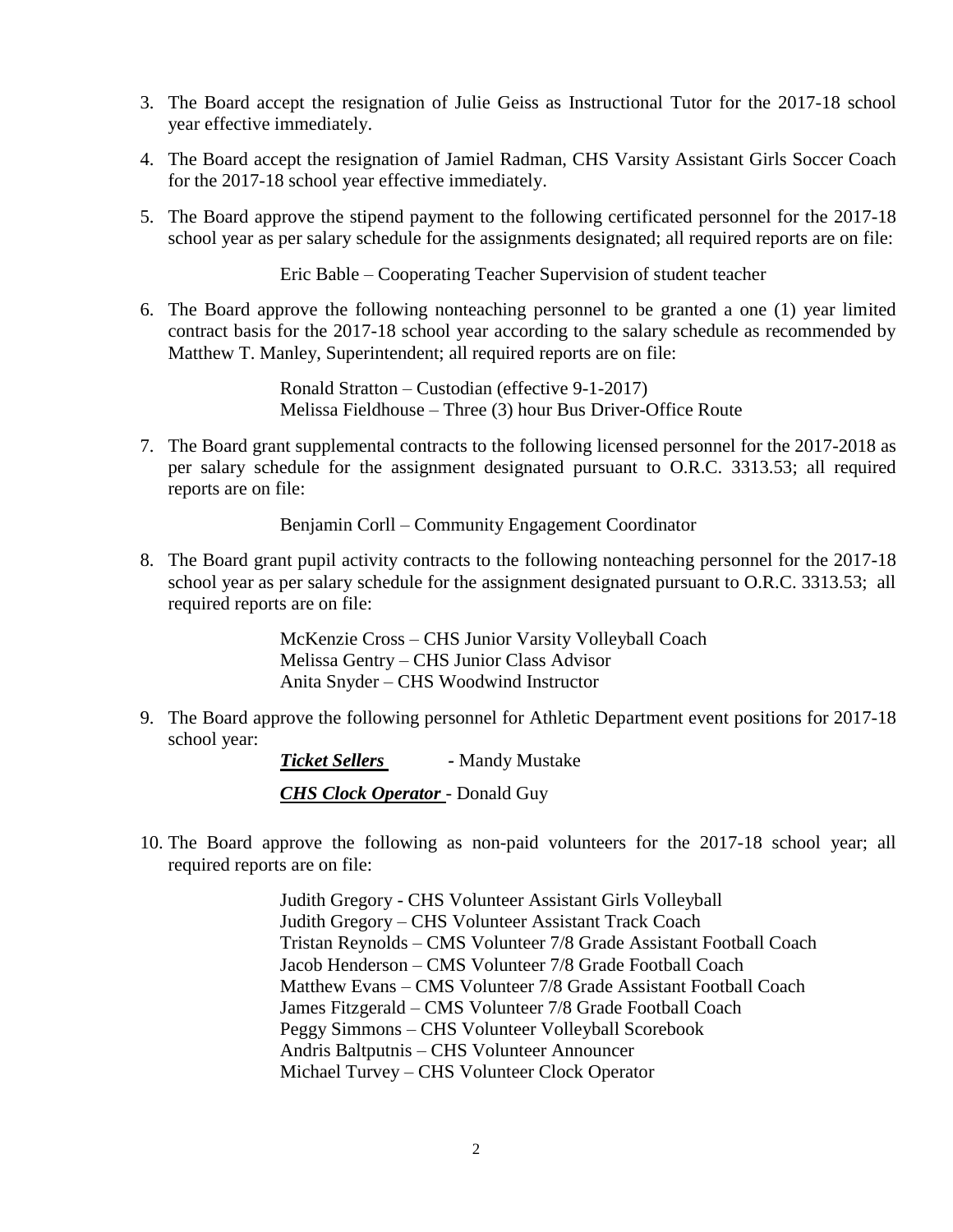11. The Board approve the following certificated personnel be placed on the approved substitute list for the 2017-18 school year, be granted a limited teaching contract, substitute basis only, according to salary schedule; all required reports are on file:

*High School, Middle School & Elementary School*

Jennifer Comstock – Early Childhood Intervention Specialist (P-3) Darla Mellott – General Education Shannon Mercer – Early Childhood (P-3)

12. The Board approve the following non-teaching personnel be placed on the approved substitute list for the 2017-18 school year, substitute basis only, according to wage rate for the assignment designated; all required reports are on file:

#### *Secretary:*

Claudia McGaffick…Elizabeth Engel *Cafeteria:* Roni Cresanto …Jolane Day… Susan Hurd… Jill Kallas…

Jamie Schulz…..Elizabeth Engel

13. The Board approve the following substitute employees salary schedules for the 2017-18 school year:

| Tutoring/Home Instruction         | $$15.00$ per hour |                |
|-----------------------------------|-------------------|----------------|
| Teachers                          | $80.00$ per day   |                |
| <b>Crestview Retired Teachers</b> | $100.00$ per day  |                |
| Custodians                        |                   | 9.00 per hour  |
| Secretaries                       |                   | 8.15 per hour  |
| <b>Bus Drivers</b>                |                   | 15.00 per hour |
| Cooks                             |                   | 8.15 per hour  |
| Cafeteria Cashiers                |                   | 8.15 per hour  |
| Cafeteria Servers                 |                   | 8.15 per hour  |
| <b>Technology Assistant</b>       |                   | 8.15 per hour  |

14. The Board approve the following student fees for the 2017-18 school year:

| <b>Integrated Science</b>   | \$15.00 |
|-----------------------------|---------|
| Art(HS)                     | 15.00   |
| Chemistry I and II          | 15.00   |
| Biology I and II            | 15.00   |
| Physics                     | 15.00   |
| <b>Creative Foods</b>       | 15.00   |
| Adventures in Family Life   | 15.00   |
| Digital Photography         | 15.00   |
| <b>Instrument Usage Fee</b> | 30.00   |
| K-8 School Fee              | 15.00   |
| <b>Technology Fee</b>       | 35.00   |

15. The Board approve a resolution to contract with the Columbiana County Board of Mental Retardation and Developmental Disabilities to provide educational services for school-age multihandicapped students.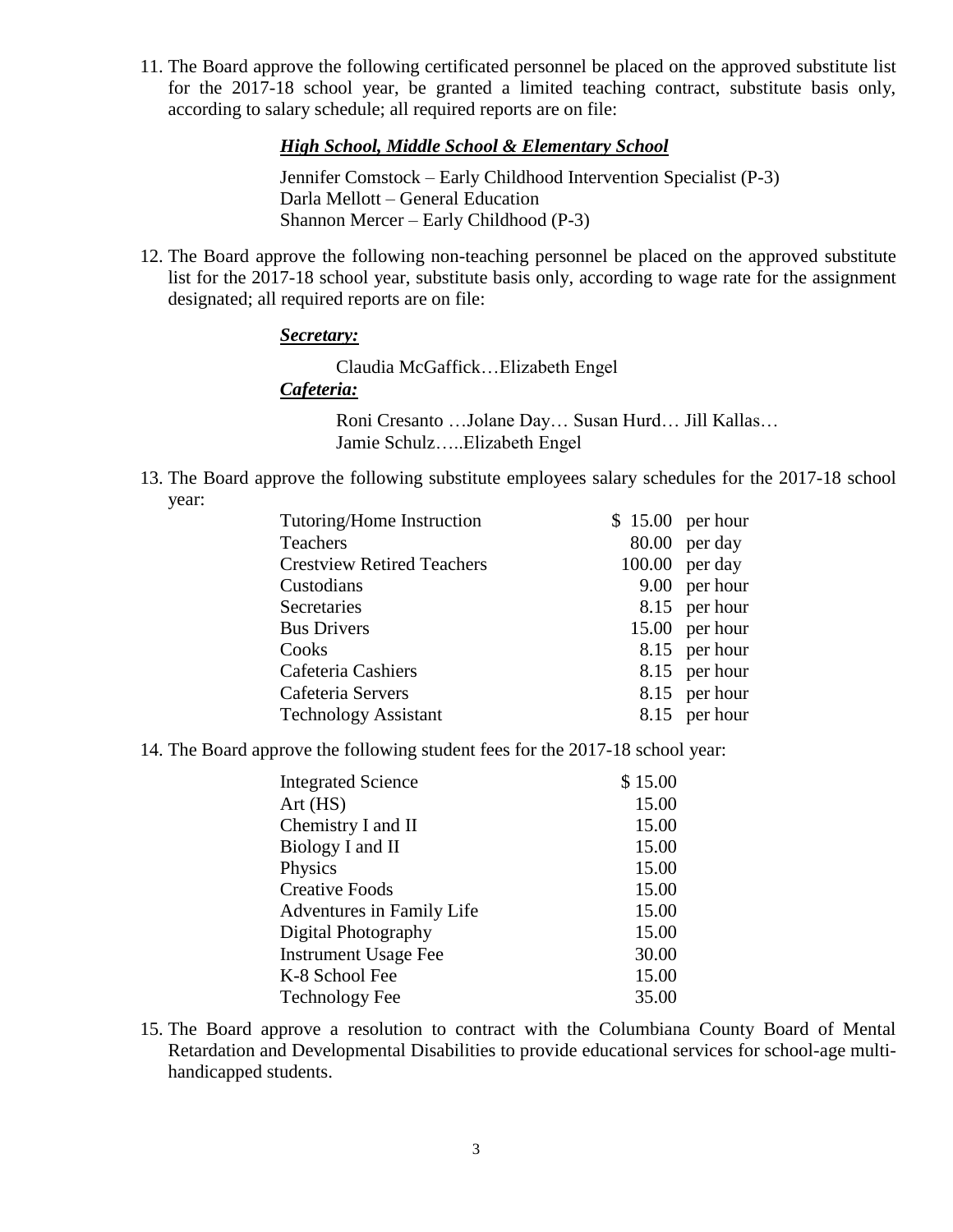16. The Board approve the following Teacher Handbooks for the 2017-18 school year as presented.

Crestview High School Crestview Middle School Crestview Elementary School

17. The Board approve the following Student/Parent Handbooks for the 2017-18 school year as presented.

> Crestview High School Crestview Middle School Crestview Elementary School

- 18. The Board approve the Student-Athlete and Parent Handbook as presented by Assistant Principals/Athletic Directors, Paul Cusick and Laura Nappi for the 2017-18 school year.
- 19. The Board approve the Transportation Department Handbook for the 2017-18 school year as presented by Richard Burbick, Transportation Supervisor.
- 20. The Board approve to employ Student Athletic Department Helpers for the Athletic Department for the school year 2017-18 at the rate of \$15.00 per hour.
- 21. The Board authorize the Superintendent and Treasurer to advertise for the snow removal contract for the 2017-18 and 2018-19 school years.

#### **END of CONSENT AGENDA**

Recommend the Board approve the consent agenda as presented:

|                 | Moved by _____, second by _____ to approve consent agenda. Vote yes: _____, _____, _____,                                                                                                                                                                                                                                                                                                                                   |  |
|-----------------|-----------------------------------------------------------------------------------------------------------------------------------------------------------------------------------------------------------------------------------------------------------------------------------------------------------------------------------------------------------------------------------------------------------------------------|--|
|                 | $\frac{1}{1}, \frac{1}{1}, \frac{1}{1}, \frac{1}{1}, \frac{1}{1}, \frac{1}{1}, \frac{1}{1}, \frac{1}{1}, \frac{1}{1}, \frac{1}{1}, \frac{1}{1}, \frac{1}{1}, \frac{1}{1}, \frac{1}{1}, \frac{1}{1}, \frac{1}{1}, \frac{1}{1}, \frac{1}{1}, \frac{1}{1}, \frac{1}{1}, \frac{1}{1}, \frac{1}{1}, \frac{1}{1}, \frac{1}{1}, \frac{1}{1}, \frac{1}{1}, \frac{1}{1}, \frac{1}{1}, \frac{1}{1}, \frac{1}{1}, \frac{1}{1}, \frac{$ |  |
| _______. Failed |                                                                                                                                                                                                                                                                                                                                                                                                                             |  |

#### *Treasurer's Requests/Recommendations not included in Consent Agenda:*

1. Approve financial reports and investments as prepared and presented.

| Moved by ______, second by ______. Vote yes: |                           | Vote no: |  |
|----------------------------------------------|---------------------------|----------|--|
| Absent:                                      | . Motion carried . Failed |          |  |

2. Recommend: The Board accept donations from:

| a.             | <b>Athletic Boosters</b>      | \$7000.00 | CHS Volleyball for poles.               |
|----------------|-------------------------------|-----------|-----------------------------------------|
| b.             | <b>RMH</b> Services           | 100.00    | <b>CHS</b> Football Cheerleading        |
| $\mathbf{c}$ . | J & J Alignment               | 50.00     | <b>CHS</b> Football Cheerleading        |
| d.             | Campbell's Grocery            | 50.00     | <b>CHS</b> Football Cheerleading        |
| e.             | Mary's Pizza                  | 75.00     | <b>CHS</b> Football Cheerleading        |
| f.             | Anonymous                     | 30.00     | <b>CHS</b> Football Cheerleading        |
| g.             | Hephner Lawn Care             | 150.00    | <b>CHS</b> Football for Stadium Banners |
| h.             | <b>Butech Blass</b>           | 100.00    | <b>CHS</b> Football for Stadium Banners |
| $\mathbf{1}$ . | New Waterford Fire Department | 150.00    | <b>CHS</b> Football for Stadium Banners |
|                | <b>Graft Electric</b>         | 250.00    | <b>CHS</b> Football for Stadium Banners |
| k.             | Middleton Ace Hardware        | 250.00    | <b>CHS</b> Football for Stadium Banners |
|                | <b>Holloway Insurance</b>     | 250.00    | <b>CHS</b> Football for Stadium Banners |

| Moved by ______, second by ______. Vote yes: |                       |        | Vote no: |
|----------------------------------------------|-----------------------|--------|----------|
| Absent <sup>.</sup>                          | <b>Motion carried</b> | Failed |          |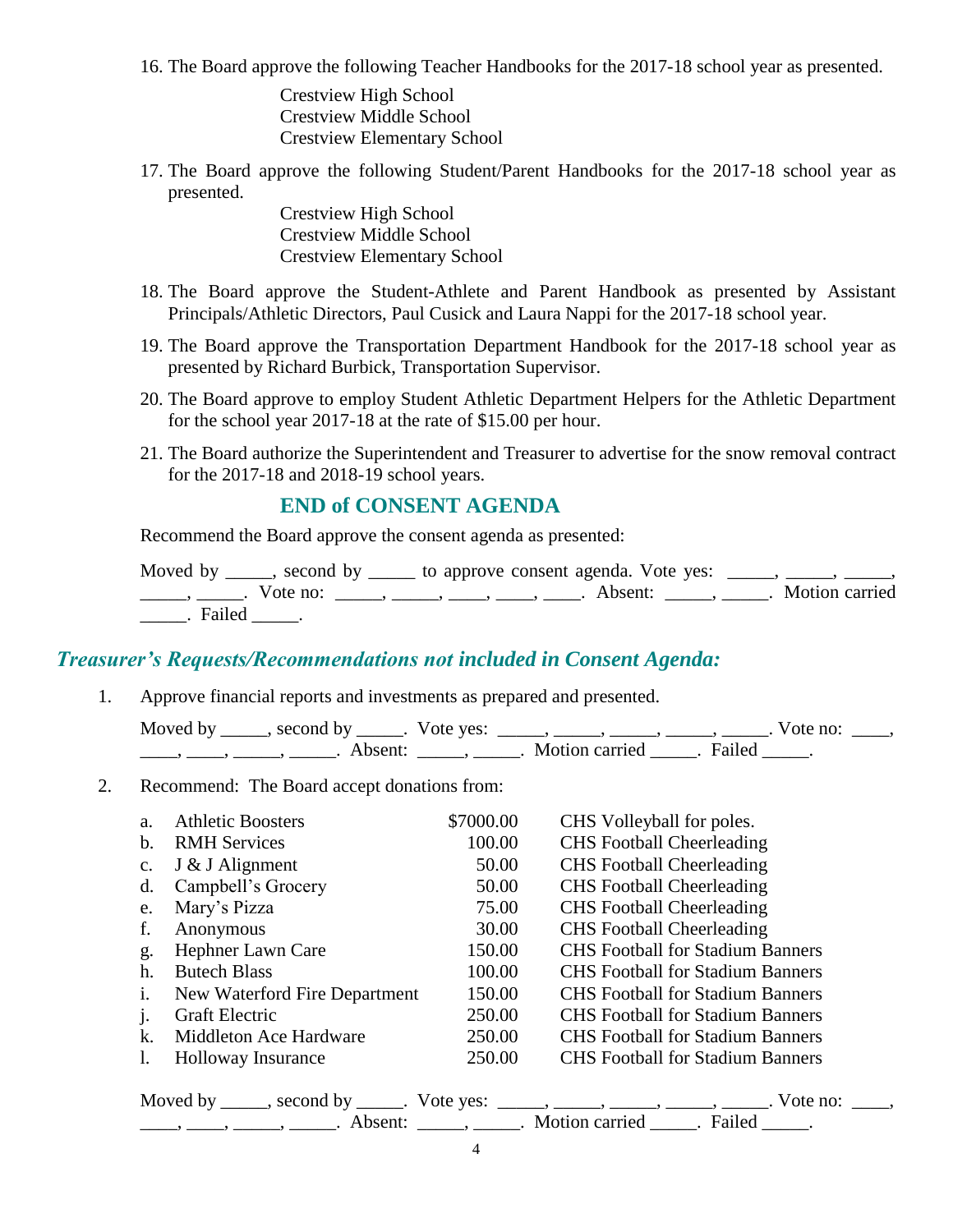#### *Board Reports:*

| 1.<br>2.<br>3.<br>4. | <b>Career Center Report</b><br><b>Student Achievement Liaison Report</b><br>Legislative Report<br><b>Student Board Member Report</b> | Mr. Tucker<br>Mr. McGoogan<br>Mr. Weikart<br>Daniel Moore |
|----------------------|--------------------------------------------------------------------------------------------------------------------------------------|-----------------------------------------------------------|
|                      | <b>Board Committee Reports:</b>                                                                                                      |                                                           |
| 1.                   | Buildings & Grounds                                                                                                                  | Mr. McGoogan                                              |
| 2.                   | <b>Athletic Council</b>                                                                                                              | Mr. Tucker                                                |
| 3.                   | Personnel                                                                                                                            | Mr. Tucker                                                |
| 4.                   | Finance Audit                                                                                                                        | Mr. Tucker                                                |
| 5.                   | Policy                                                                                                                               | Mr. McGoogan                                              |
| 6.                   | Communications                                                                                                                       | Mr. Weikart                                               |
| 7.                   | Insurance                                                                                                                            | Mr. Weikart                                               |
|                      | <b>Superintendent's Report:</b>                                                                                                      | Mr. Manley                                                |

#### *Superintendent's Requests/Recommendations not included in Consent Agenda:*

1. Recommend: The Board adopt the following Board Policies/Bylaws which were presented for review at the July 12, 2017 board meeting:

| <b>Policy/Bylaw Number</b>                                                                                                                    | <b>Description</b>                                                                                                                                             | <b>New/Revised/Replacement</b> |
|-----------------------------------------------------------------------------------------------------------------------------------------------|----------------------------------------------------------------------------------------------------------------------------------------------------------------|--------------------------------|
| 2464                                                                                                                                          | Gifted Education & Identification                                                                                                                              | Revised                        |
| $\frac{1}{1}$ , $\frac{1}{1}$ , $\frac{1}{1}$ , $\frac{1}{1}$ , $\frac{1}{1}$ , $\frac{1}{1}$ , $\frac{1}{1}$ , $\frac{1}{1}$ , $\frac{1}{1}$ | Moved by ______, second by ______. Vote yes: ______, ______, ______, ______. Vote no: _____,<br>Absent: ______________. Motion carried _______. Failed ______. |                                |

2. Recommend: The Board approve to hire the following Sheriff Deputies for security at \$30.00 per hour for the 2017-18 school year; all required reports are on file:

| Willie Coleman | <b>Richard Kimble</b>                                                          |                      |  |
|----------------|--------------------------------------------------------------------------------|----------------------|--|
|                | Moved by _____, second by _____. Vote yes: _____, _____, _____, _____, ______, | . Vote no: $\_\_\_\$ |  |
|                | Absent: ______, ______. Motion carried ______. Failed _____.                   |                      |  |

3. The Board sanctions Swimming as a club sport with the Ohio High School Athletic Association, effective 2017-18 season and to allow participation in the 2017-18 OHSAA Swim Meet.

Moved by \_\_\_\_\_, second by \_\_\_\_\_. Vote yes:  $\_\_\_\_\_\_\_\_\_\_\_\_\_\_\_\_\_\_\_$  \_\_\_\_, \_\_\_\_, \_\_\_\_. Vote no:  $\_\_\_\_\_\$ \_\_\_\_\_, \_\_\_\_\_\_, \_\_\_\_\_\_\_. Absent: \_\_\_\_\_\_, \_\_\_\_\_\_. Motion carried \_\_\_\_\_\_. Failed \_\_\_\_\_.

*4.* Recommend: The Board rescind and correct a resolution to sanction "*Cross Country as a varsity sport"* with the Ohio High School Athletic Association, effective the 2017-18 season and to allow participation in the 2017-18 OHSAA Cross Country Meet and to amend the italic section to sanction "*Cross Country as a club sport".*

Moved by \_\_\_\_\_, second by \_\_\_\_\_. Vote yes:  $\frac{1}{\sqrt{2}}$ , \_\_\_\_, \_\_\_\_, \_\_\_\_, \_\_\_\_, \_\_\_\_. Vote no: \_\_\_\_,  $\underbrace{\hspace{2cm}}$ ,  $\underbrace{\hspace{2cm}}$ ,  $\underbrace{\hspace{2cm}}$ . Absent:  $\underbrace{\hspace{2cm}}$ ,  $\underbrace{\hspace{2cm}}$ . Motion carried  $\underbrace{\hspace{2cm}}$ . Failed  $\underbrace{\hspace{2cm}}$ .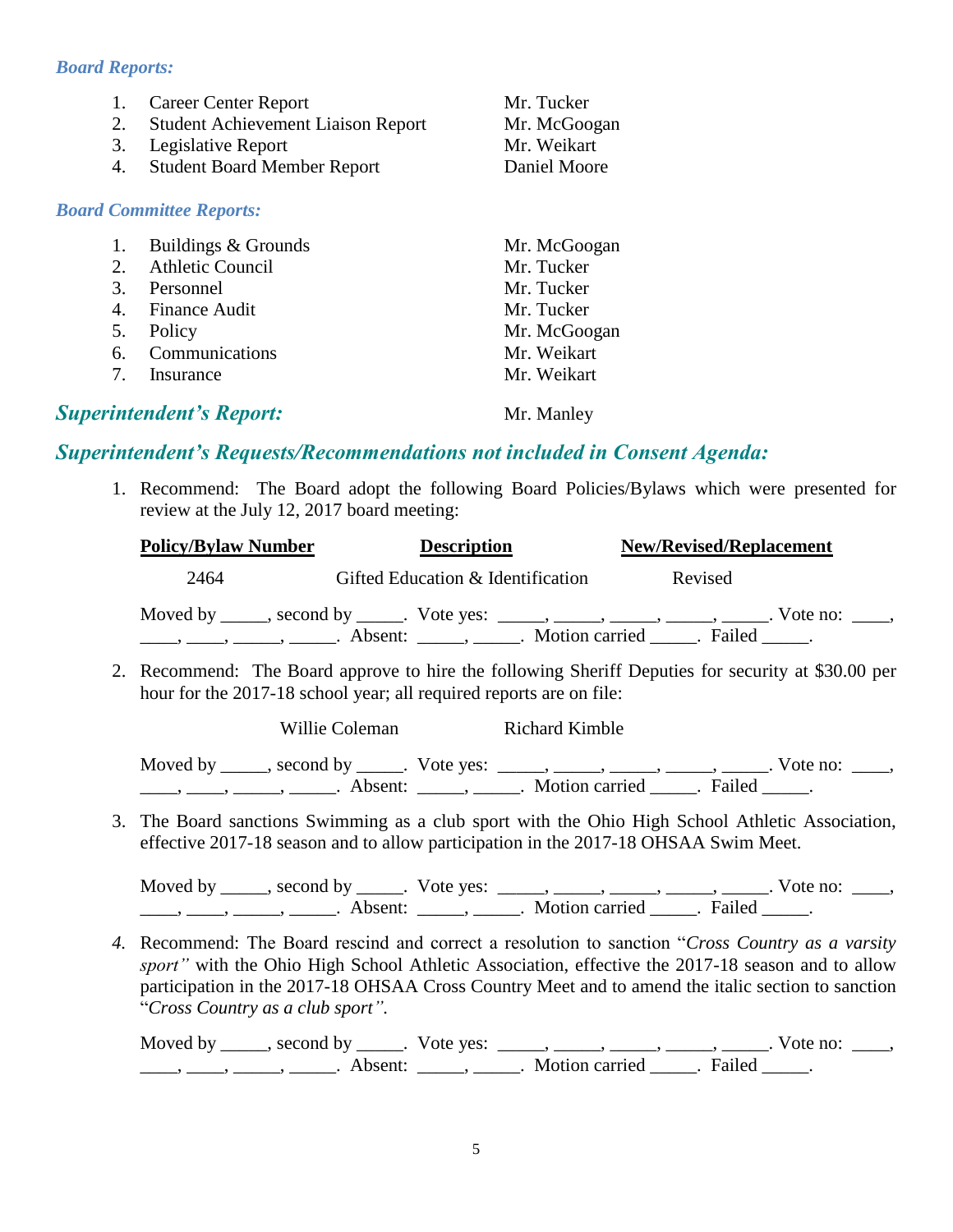5. The Board grant pupil activity contracts to the following nonteaching personnel for the 2017-18 school year as per salary schedule for the assignment designated pursuant to O.R.C. 3313.53; all required reports are on file:

Barry Kimpel – CHS Co- Junior Varsity Boys Soccer Coach

Moved by \_\_\_\_\_, second by \_\_\_\_\_. Vote yes:  $\_\_\_\_\_\_\_\_\_\_\_\_\_\_$  \_\_\_\_\_, \_\_\_\_\_, \_\_\_\_\_. Vote no:  $\_\_\_\_\_\$ \_\_\_\_\_, \_\_\_\_\_\_, \_\_\_\_\_\_\_. Absent: \_\_\_\_\_\_, \_\_\_\_\_\_. Motion carried \_\_\_\_\_\_. Failed \_\_\_\_\_.

6. The Board grant pupil activity contracts to the following nonteaching personnel for the 2017-18 school year as per salary schedule for the assignment designated pursuant to O.R.C. 3313.53; all required reports are on file:

Josh McGoogan – CHS Co-Junior Varsity Boys Soccer Coach

Moved by \_\_\_\_\_, second by \_\_\_\_\_. Vote yes: \_\_\_\_\_, \_\_\_\_\_, \_\_\_\_\_, \_\_\_\_\_, \_\_\_\_\_. Vote no: \_\_\_\_,  $\underbrace{\hspace{2cm}}$ ,  $\underbrace{\hspace{2cm}}$ ,  $\underbrace{\hspace{2cm}}$  Absent:  $\underbrace{\hspace{2cm}}$ ,  $\underbrace{\hspace{2cm}}$ . Motion carried  $\underbrace{\hspace{2cm}}$ . Failed  $\underbrace{\hspace{2cm}}$ .

7. Recommend: The Board approve Memorandum of Understanding #7 with Crestview Local OAPSE Chapter #300 (herein known as "the Association") and the Crestview Local School District Board of Education (herein known as "the Board of Education).

*WHEREAS,* the Association and the Board of Education have entered into a Collective Bargaining Agreement which is effective from August 1, 2015 through July 31, 2018;

*WHEREAS,* Article 1 of the Agreement contains a negotiations procedure the parties must follow when negotiating a successor collective bargaining agreement; and

*WHEREAS,* the parties are desirous of incorporating a provision for the negotiated agreement regarding the position of Early Morning Cafeteria and After School Cafeteria worker; and

*NOW THEREFORE*, the parties agree to amend Article V, Appendix E of the Collective Bargaining Agreement to read as follows:

Appendix E. Compensation Pay

Early Morning Cafeteria and After School Cafeteria Worker

1. The position of early morning cafeteria and after school cafeteria worker will be paid at the hourly rate of \$14.45 per hour for current employees on an as needed basis.

Moved by \_\_\_\_\_, second by \_\_\_\_\_. Vote yes:  $\_\_\_\_\_\_\_\_\_\_\_\_\_\_\_$  \_\_\_\_\_, \_\_\_\_\_, \_\_\_\_\_. Vote no:  $\_\_\_\_\_\_\$ \_\_\_\_\_, \_\_\_\_\_\_, \_\_\_\_\_\_\_. Absent: \_\_\_\_\_\_, \_\_\_\_\_\_. Motion carried \_\_\_\_\_\_. Failed \_\_\_\_\_.

8. The Board approve the following nonteaching personnel to be granted a one (1) year limited contract basis for the 2017-18 school year according to the salary schedule as recommended by Matthew T. Manley, Superintendent; all required reports are on file:

Michelle Crawford – CHS/CMS After School Program

Moved by \_\_\_\_\_, second by \_\_\_\_\_. Vote yes:  $\frac{1}{\sqrt{2}}$ , \_\_\_\_, \_\_\_\_, \_\_\_\_, \_\_\_\_. Vote no: \_\_\_, \_\_\_\_\_, \_\_\_\_\_\_, \_\_\_\_\_\_\_. Absent: \_\_\_\_\_\_, \_\_\_\_\_\_. Motion carried \_\_\_\_\_\_. Failed \_\_\_\_\_.